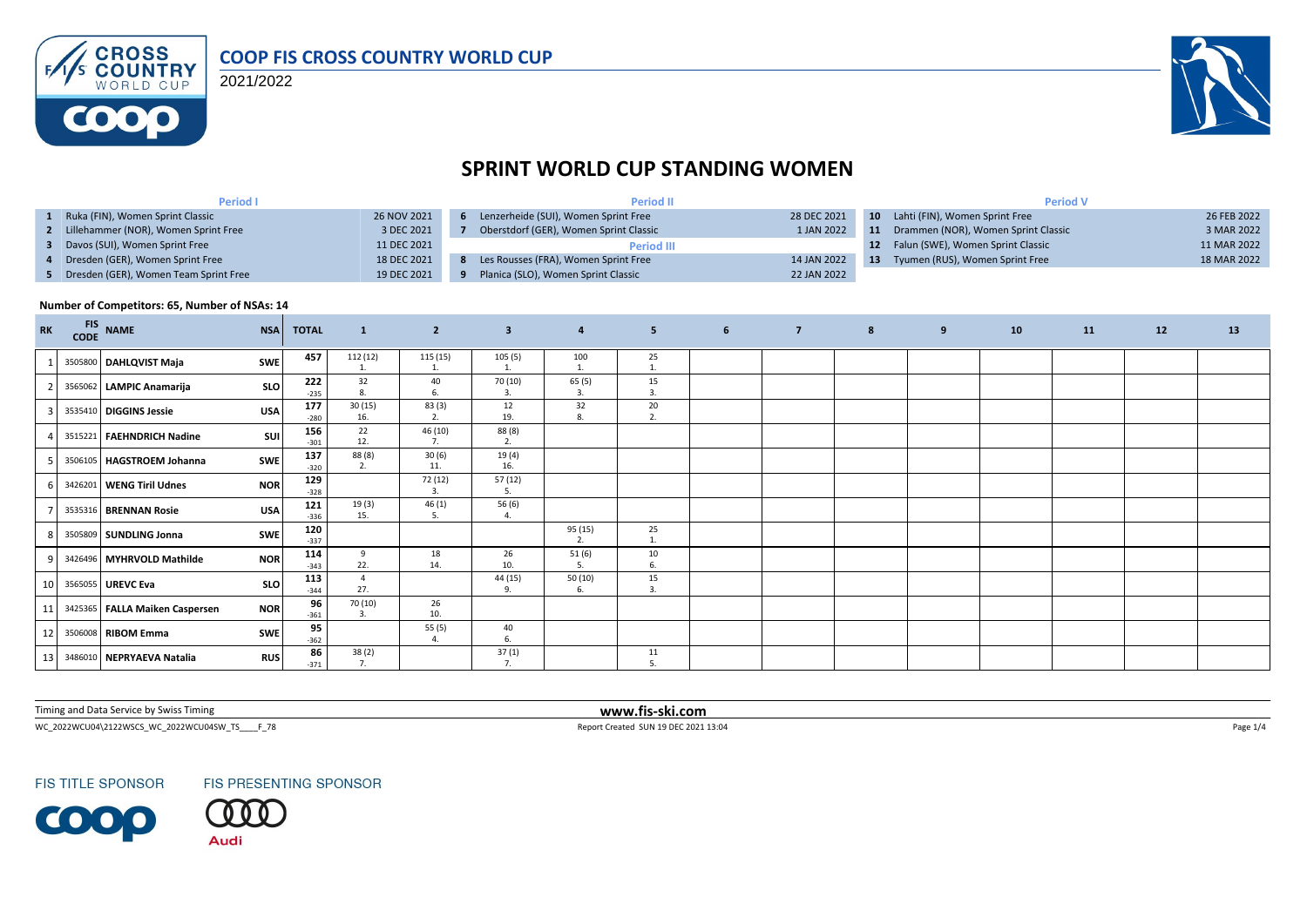#### **COOP FIS CROSS COUNTRY WORLD CUP**



 $F/1/s$ 

**COOO** 



## **SPRINT WORLD CUP STANDING WOMEN**

| $\mathbf{R}\mathbf{K}$ | FIS NAME<br>CODE NAME            | <b>NSA</b> | <b>TOTAL</b> | $\mathbf{1}$     | $\overline{2}$                 | $\overline{\mathbf{3}}$ | 4             | 5 <sub>5</sub>        | 6 | $\overline{7}$ | 8 | 9 | 10 | <b>11</b> | 12 | 13 |
|------------------------|----------------------------------|------------|--------------|------------------|--------------------------------|-------------------------|---------------|-----------------------|---|----------------|---|---|----|-----------|----|----|
| 14                     | 3185551 JOENSUU Jasmi            | <b>FIN</b> | 83<br>$-374$ | $\frac{29}{9}$ . | 22<br>12.                      | 4<br>27.                | 16<br>15.     | 12<br>4.              |   |                |   |   |    |           |    |    |
| 15                     | 3295193 LAURENT Greta            | <b>ITA</b> | 83<br>$-374$ |                  | 37(8)<br>9.                    | 22<br>12.               | 22<br>12.     | $\overline{2}$<br>14. |   |                |   |   |    |           |    |    |
| 16                     | 3426626 SKISTAD Kristine Stavaas | <b>NOR</b> | 79<br>$-378$ |                  | 17(2)<br>16.                   |                         | 52(2)<br>4.   | 10<br>6.              |   |                |   |   |    |           |    |    |
| 17                     | 3426200 WENG Lotta Udnes         | <b>NOR</b> | 76<br>$-381$ | 24<br>11.        | 32<br>8.                       | 20<br>13.               |               |                       |   |                |   |   |    |           |    |    |
| 18                     | 3535562 KERN Julia               | <b>USA</b> | 67<br>$-390$ | 13<br>18.        | 24(4)<br>13.                   |                         | 10(1)<br>22.  | 20<br>2.              |   |                |   |   |    |           |    |    |
| 19                     | 3185447 LYLYNPERA Katri          | <b>FIN</b> | 56<br>$-401$ | 45<br>5.         |                                | 11<br>20.               |               |                       |   |                |   |   |    |           |    |    |
| 20                     | 3185579 MATINTALO Johanna        | <b>FIN</b> | 55<br>$-402$ | 55 (5)<br>4.     |                                |                         |               |                       |   |                |   |   |    |           |    |    |
| 21                     | 3505828 DYVIK Anna               | <b>SWE</b> | 54<br>$-403$ | 22(4)<br>14.     |                                | 32<br>8.                |               |                       |   |                |   |   |    |           |    |    |
| 22                     | 3486239 STUPAK Yulia             | <b>RUS</b> | 52<br>$-405$ | 26<br>10.        |                                | 26(2)<br>11.            |               |                       |   |                |   |   |    |           |    |    |
| 23                     | 3195263 QUINTIN Lena             | <b>FRA</b> | 49<br>$-408$ |                  |                                | 5<br>26.                | 36(12)<br>11. | 8<br>8.               |   |                |   |   |    |           |    |    |
| 24                     | 3515087 van der GRAAFF Laurien   | <b>SUI</b> | 48<br>$-409$ |                  | 12<br>19.                      | 18<br>14.               | 13(3)<br>21.  | 5<br>11.              |   |                |   |   |    |           |    |    |
| 25                     | 3185828 KAHARA Jasmin            | <b>FIN</b> | 47<br>$-410$ |                  | $\mathbf{1}$<br>30.            | 8<br>23.                | 26<br>10.     | 12<br>4.              |   |                |   |   |    |           |    |    |
| 26                     | 3506154 KARLSSON Frida           | SWE        | 40<br>$-417$ | 40<br>6.         |                                |                         |               |                       |   |                |   |   |    |           |    |    |
| 27                     | 3535606 HALVORSEN Hannah         | <b>USA</b> | 40<br>$-417$ |                  | $\overline{\mathbf{3}}$<br>28. |                         | 36<br>7.      | $\mathbf{1}$<br>15.   |   |                |   |   |    |           |    |    |
| 28                     | 3185256 PARMAKOSKI Krista        | <b>FIN</b> | 40<br>$-417$ | 26(6)<br>13.     |                                | 14<br>17.               |               |                       |   |                |   |   |    |           |    |    |
| 29                     | 3506079 LUNDGREN Moa             | SWE        | 38<br>$-419$ |                  |                                |                         | 29<br>9.      | 9<br>7.               |   |                |   |   |    |           |    |    |
| 30                     | 3155324 JANATOVA Katerina        | <b>CZE</b> | 34<br>$-423$ |                  | 13<br>18.                      | 13(3)<br>21.            | 8<br>23.      |                       |   |                |   |   |    |           |    |    |
| 31                     | 3205403 CARL Victoria            | <b>GER</b> | 29<br>$-428$ |                  | 10<br>21.                      | 6<br>25.                | 13<br>18.     |                       |   |                |   |   |    |           |    |    |

Timing and Data Service by Swiss Timing **www.fis-ski.com**

 $WC_2022WCU04\text{~}2122WSCS_2_WC_2022WCU048W_TS_5_F78 \newline \hspace*{2.5cm} \textbf{Page 2/4} \newline \hspace*{2.5cm} \textbf{Report Create 5UN 19 DEC 2021 13:04} \newline$ 

**FIS TITLE SPONSOR** 

**FIS PRESENTING SPONSOR** 

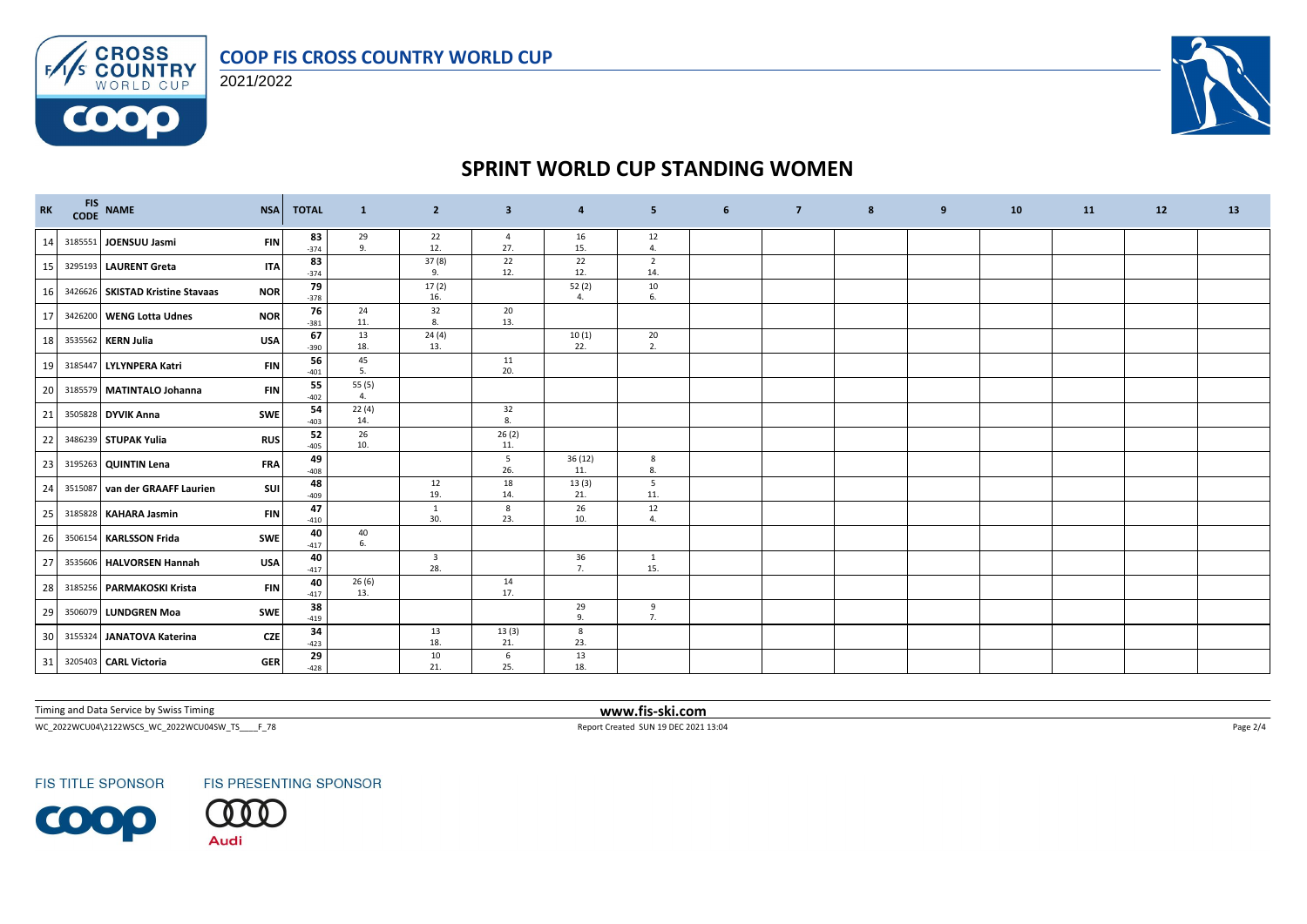

**CROSS**<br>**COUNTRY**<br>WORLD CUP 2021/2022

 $F/1/s$ 

**COOO** 



# **SPRINT WORLD CUP STANDING WOMEN**

| $\mathbf{R}\mathbf{K}$ | FIS NAME<br>CODE NAME           | <b>NSA</b> | <b>TOTAL</b> | $\mathbf{1}$           | $\overline{2}$        | $\overline{\mathbf{3}}$        | 4                     | 5                              | 6 | $\overline{7}$ | 8 | 9 | 10 | 11 | 12 | 13 |
|------------------------|---------------------------------|------------|--------------|------------------------|-----------------------|--------------------------------|-----------------------|--------------------------------|---|----------------|---|---|----|----|----|----|
| 32                     | 3535602 SWIRBUL Hailey          | <b>USA</b> | 27<br>$-430$ |                        |                       | $\overline{7}$<br>24.          | 19(4)<br>16.          | 1<br>15.                       |   |                |   |   |    |    |    |    |
| 33                     | 3295241 GANZ Caterina           | <b>ITA</b> | 27<br>$-430$ | $\overline{2}$<br>29.  | 9<br>22.              | 16<br>15.                      |                       |                                |   |                |   |   |    |    |    |    |
| 34                     | 3426163 MYHRE Julie             | <b>NOR</b> | 26<br>$-431$ |                        |                       |                                | 20<br>13.             | 6<br>10.                       |   |                |   |   |    |    |    |    |
| 35                     | 3426112 STENSETH Ane Appelkvist | <b>NOR</b> | 25<br>$-432$ | 10<br>21.              | 14<br>17.             | $\mathbf{1}$<br>30.            |                       |                                |   |                |   |   |    |    |    |    |
| 36                     | 3205350 WINKLER Anne            | <b>GER</b> | 21<br>$-436$ |                        |                       |                                | 18<br>14.             | $\overline{\mathbf{3}}$<br>13. |   |                |   |   |    |    |    |    |
| 37                     | 3486563 MATSOKINA Hristina      | <b>RUS</b> | 19<br>$-438$ |                        | $\overline{4}$<br>27. | $\overline{\mathbf{3}}$<br>28. | 1<br>30.              | 11<br>5.                       |   |                |   |   |    |    |    |    |
| 38                     | 3205305 GIMMLER Laura           | <b>GER</b> | 19<br>$-438$ | $5\overline{)}$<br>26. |                       |                                | $\overline{7}$<br>24. | $\overline{7}$<br>9.           |   |                |   |   |    |    |    |    |
| 39                     | 3426110 SMEDAAS Magni           | <b>NOR</b> | 19<br>$-438$ |                        |                       |                                | 13(8)<br>26.          | 6<br>10.                       |   |                |   |   |    |    |    |    |
| 40                     | 3205570 RYDZEK Coletta          | <b>GER</b> | 19<br>$-438$ |                        |                       | $\overline{2}$<br>29.          | 14<br>17.             | $\overline{\mathbf{3}}$<br>13. |   |                |   |   |    |    |    |    |
| 41                     | 3205434 KREHL Sofie             | <b>GER</b> | 18<br>$-439$ |                        |                       |                                | 11<br>20.             | $7\overline{ }$<br>9.          |   |                |   |   |    |    |    |    |
| 42                     | 3515273 FISCHER Lea             | <b>SUI</b> | 17<br>$-440$ |                        |                       |                                | 12<br>19.             | 5<br>11.                       |   |                |   |   |    |    |    |    |
| 43                     | 3425397 HARSEM Kathrine Rolsted | <b>NOR</b> | 16<br>$-441$ |                        | 16<br>15.             |                                |                       |                                |   |                |   |   |    |    |    |    |
| 44                     | 3425381 SVENDSEN Anna           | <b>NOR</b> | 15<br>$-442$ | 15(1)<br>17.           |                       |                                |                       |                                |   |                |   |   |    |    |    |    |
| 45                     | 3506181 LINDSTROEM Louise       | <b>SWE</b> | 14<br>$-443$ | 12<br>19.              | $\overline{2}$<br>29. |                                |                       |                                |   |                |   |   |    |    |    |    |
| 46                     | 3485933 SORINA Tatiana          | <b>RUS</b> | 14<br>$-443$ | 6<br>25.               | 8<br>23.              |                                |                       |                                |   |                |   |   |    |    |    |    |
| 47                     | 3435197 MARCISZ Izabela         | <b>POL</b> | 13<br>$-444$ |                        |                       | 13<br>18.                      |                       |                                |   |                |   |   |    |    |    |    |
| 48                     | 3486820 FALEEVA Anastasiya      | <b>RUS</b> | 11<br>$-446$ | $7\overline{ }$<br>24. |                       |                                |                       | $\overline{4}$<br>12.          |   |                |   |   |    |    |    |    |
| 49                     | 3295000 BROCARD Elisa           | <b>ITA</b> | 11<br>$-446$ |                        | 11<br>20.             |                                |                       |                                |   |                |   |   |    |    |    |    |

Timing and Data Service by Swiss Timing **www.fis-ski.com**

 $WC_2022WCU04\text{~}2122WSCS_2_WC_2022WCU048W_TS_5_F78 \newline \hspace*{2.5cm} \textbf{Page 3/4} \newline$ 

**FIS TITLE SPONSOR** 

**FIS PRESENTING SPONSOR**